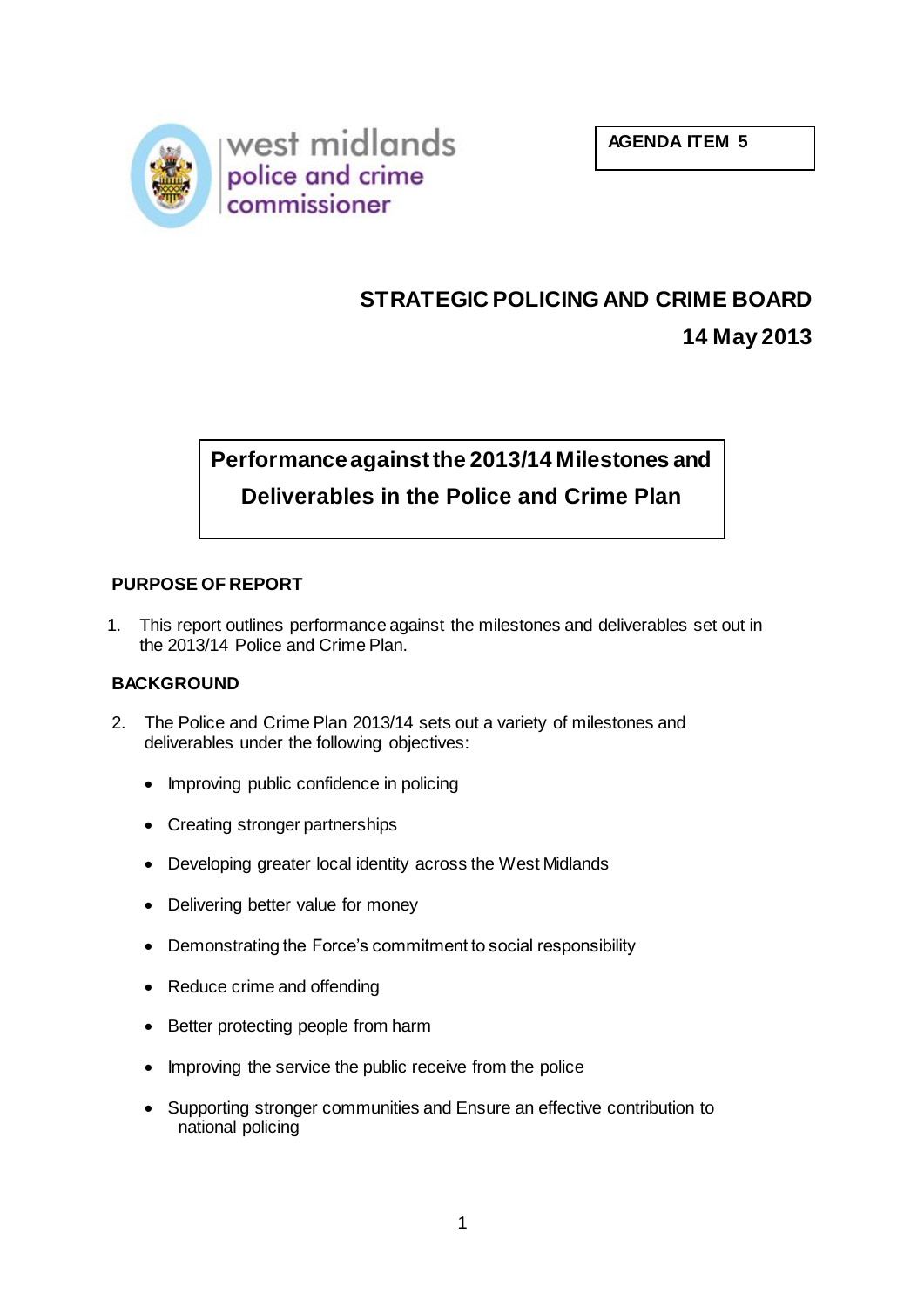3. Progress against the milestones and deliverables will be reviewed periodically throughout the year and presented to the Strategic Policing and Crime Board. This report provides an overarching view of the position regarding the Police and Crime Plan objectives. The Board will also receive individual reports on specific issues during the course of the its business.

### **MILESTONES AND DELIVERABLES**

#### **A. Improving public confidence in policing**

#### **Increase confidence in policing**

#### **(Lead ACC Forsyth – Six monthly reporting period proposed)**

- 5. The increase in confidence in policing milestone is measure through a bi-annual general public confidence survey, Feeling the Difference. The results for wave 33 which reported in Feb 2013 are the latest available data set. Wave 34 will start interviewing in June and the results will be reported when they are available.
- 6. Both confidence in the police generally and in their ability to 'do a good job' had fallen for the previous two consecutive waves (wave 31 and wave 32) in Feeling the Difference. This followed changes in survey methodology and contractor. However, the recent results for Wave 33 has shown that 'public have confidence in the police' has increased by around 3 percentage points when compared with wave 32.



Wave

- 7. Public confidence in the police has deteriorated nationally and the Force remains in the same position compared to its Most Similar Group forces.
- 8. Feeling the Difference employs a standard set of questions which helps the organisation understand how our communities perceive many aspects of policing. With the Police and Crime Commissioners emphasis on '*Pride in our Police*' the survey questions will be reviewed and further developed to ensure we can determine if communities feel pride in their police. This survey review will be completed and amended for Wave 35 (January 2014).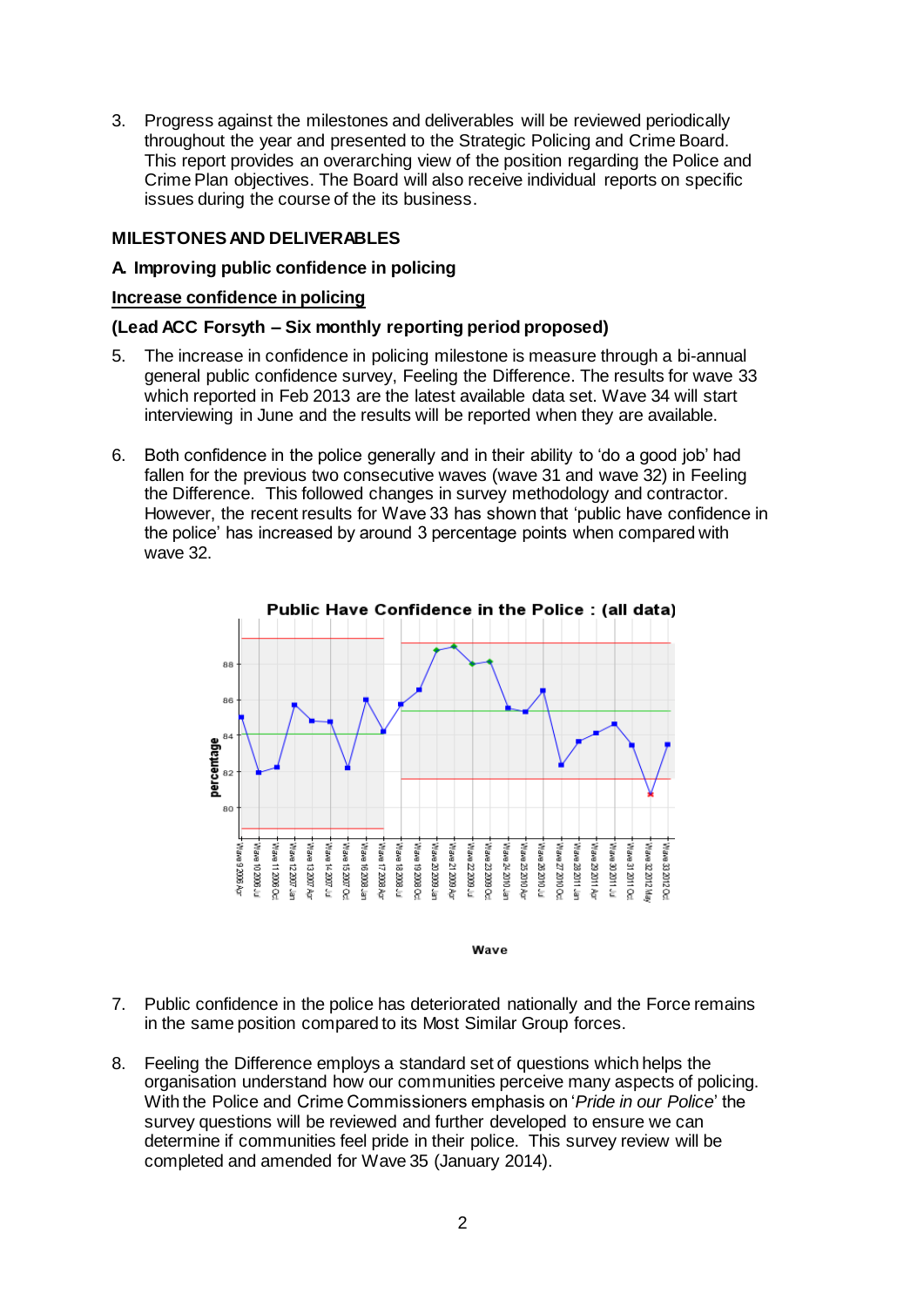# **Identify aspects of policing that have an adverse impact on confidence, and establish ways to overcome such barriers**

# **(Lead ACC Forsyth – Six monthly reporting proposed)**

- 9. Work aligned to Feeling the Difference has identified areas of the Force and each Local Policing Unit where opportunities exist to improve confidence. Each LPU receives a bespoke report and analysis every six months, the reports analyse the data down to neighbourhood level. The Force has a Chief Superintendent leading a Trust and Confidence Board to exploit these opportunities as part of this board two neighbourhoods have been identified where an experimental approach will be employed which systematically engages with identified communities, acts on agreed priorities and feedbacks effectively. This experiment will be monitored and compared to 2 control neighbourhoods to learn what works for improving public confidence.
- 10. It is suggested that a presentation of the results and approach is given at June's Board meeting.

#### **Analyse hate crime to better understand religious and racially aggravated offences, for example islamophobia**

# **(Lead ACC Forsyth – Six monthly reporting proposed)**

- 11. Racially and religiously aggravated crime accounts for around 90% of all hate crime. Hate crime also includes any other strand of diversity where the victim feels they have been subjected to a hate crime. In 2012/13 hate crime accounted for 1.5% of total recorded crime.
- 12. Racially and religiously aggravated crime and hate crime overall has been falling year on year since 2006/07. Between then and the end of 2012/13 recorded crime levels were around 30% lower. There are on average 190 to 200 hate crimes recorded per month across the Force area.
- 13. In 2012/13 the Force solved and resolved 43% of hate crime.
- 14. The Force also records reported hate non-crime incidents; where there has been no indictable Crime committed but due to the circumstances and victim vulnerability requires a greater level of investigation. In 2012/13 the Force recorded the highest number since 2006/07; 530, which amounts to an average of around 50 per month.
- 15. Work has been allocated to our intelligence team to revise a current problem profile to assess further gaps and once completed the findings will be presented to the Board.

#### **B. Creating stronger partnerships**

#### **Allocate funding to partnerships to tackle local policing and crime problems –**

#### **(Milestone achieved)**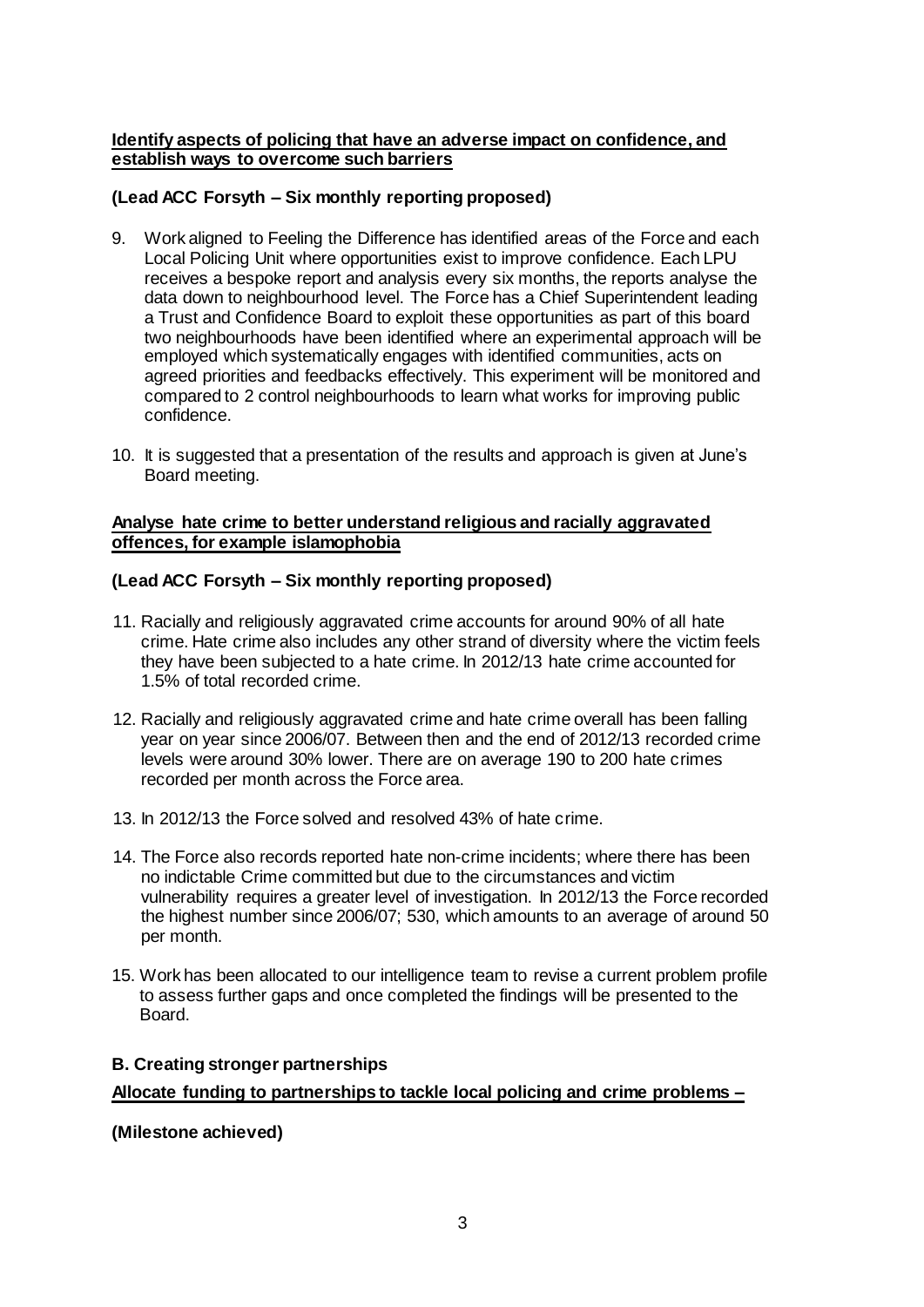16. The Commissioner has awarded grants to each of the seven community safety partnerships conditional on the establishment of local policing and crime boards. Partnerships have been asked to provide information on how they intend to make use of these funds with this information being put into the public domain through the Commissioner's websit[e www.westmidlands-pcc.gov.uk](http://www.westmidlands-pcc.gov.uk/) . The partnerships are required to provide a report following on from the year end, which is March 2014, to the Commissioner on the use of that funding. A consolidate report from these individual reports is scheduled for the Board's consideration in June 2014.

#### **Increase engagement with each health and wellbeing board across the seven local authority areas**

#### **(Lead DCC Thompson – Quarterly update proposed)**

17. Each Local Policing Unit together with the PCC is engaging with the newly formed Health and Wellbeing Boards. Only Sandwell has no police representation on this board at the moment. The Force has begun a programme of enhancing the use of Accident and Emergency data under Superintendent Bell's leadership. A draft strategic focus for policing and health is being developed by the Deputy Chief Constable (DCC) who is progressing this work with local NHS area teams and Public Health England. The DCC will meet with the PCC in the next few weeks to progress this plan.

#### **Explore opportunities to improve the response to serious and organised crime in collaboration with regional forces and the National Crime Agency**

# **(Lead ACC Rowe – Quarterly update proposed)**

18. This work is has begun under the direction of the ACC responsible for crime and a programme has commenced to establish a Regional Organised Crime Unit.

#### **Reduce reoffending of criminals through partnership working**

#### **(Lead ACC Forsyth – Quarterly update proposed)**

- 19. The Integrated Offender Management model pioneered in West Midlands police is now in place across the force area. Evidence based work through initiatives such as 'Turning Point' is beginning to point the way towards innovative upstream interventions. The new operating model described in the Police and Crime Plan will review how we can develop further proactive and preventative approaches with our partners.
- 20. Adult Reoffending data published by the Ministry of Justice in February 2013 shows that all Local Authority areas in the West Midlands had a reduced reoffending rate between 1<sup>st</sup> October 2011 and 30<sup>th</sup> September 2012 compared with 2007/8. Dudley had the largest reduction in the region and also nationally.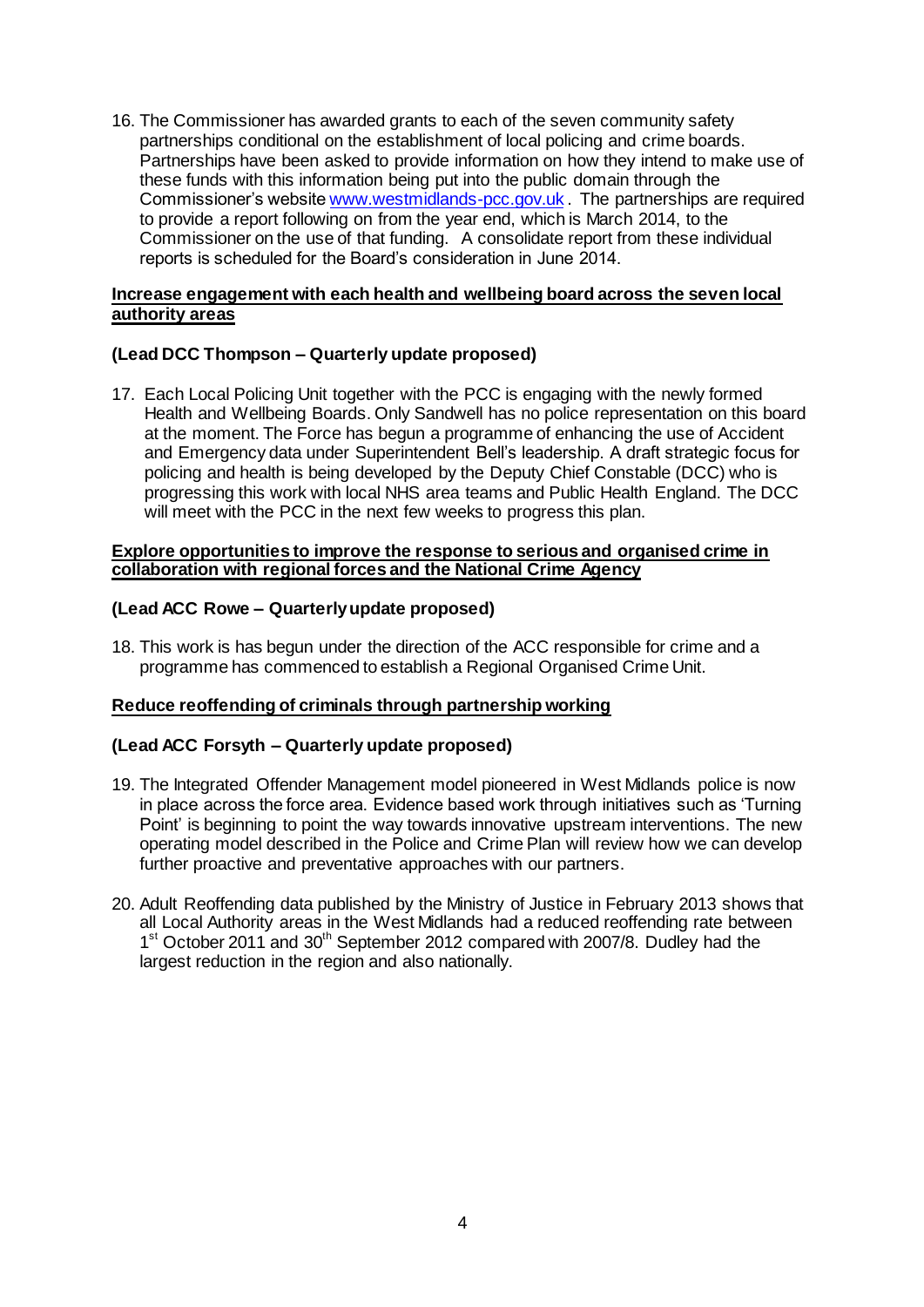|               |                        |                 | Cohort size (4     |                    | Predicted   | % difference          |
|---------------|------------------------|-----------------|--------------------|--------------------|-------------|-----------------------|
|               |                        |                 | quarters of        | Actual rate of re- | rate of re- | <b>Ifrom baseline</b> |
| Region        | <b>Probation Trust</b> | Local Authority | probation caseload | <b>offending</b>   | offending   | (2007/8)              |
| West Midlands |                        |                 | 68651              | 7.71%              | 8.64%       | $-10.78%$             |
|               | Staffs and WM          |                 | 53,897             | 7.27%              | 8.36%       | $-13.11%$             |
|               |                        | Birmingham      | 18966              | 6.66%              | 8.10%       | $-17.76%$             |
|               |                        | Coventry        | 4996               | 7.53%              | 8.86%       | $-15.06%$             |
|               |                        | Dudley          | 3052               | 5.18%              | 7.48%       | $-30.82%$             |
|               |                        | Sandwell        | 4593               | 6.12%              | 7.63%       | $-19.84%$             |
|               |                        | Solihull        | 1881               | 7.07%              | 8.28%       | $-14.65%$             |
|               |                        | Staffordshire   | 7857               | 7.71%              | 7.83%       | $-1.50%$              |
|               |                        | Stoke-on-Trent  | 4461               | 10.40%             | 10.06%      | 3.35%                 |
|               |                        | Walsall         | 3672               | 8.03%              | 9.25%       | $-13.14%$             |
|               |                        | Wolverhampton   | 3946               | 7.48%              | 8.61%       | $-13.20%$             |

#### **C. Developing greater local identity across the West Midlands**

#### **Work with local partnerships to establish local policing and crime boards in each of the seven local authority areas**

#### **(Lead Alethea Fuller, Policy Manager, West Midlands Office for Policing and Crime – six monthly update proposed)**

21. As stated above, the Commissioner has allocated his Community Safety Fund budget to the seven community safety partnerships. This allocation is conditional on the establishment of local policing and crime boards. Updates on the progress to establish these local boards will be received by the Commissioner through the work of his office with the seven Heads of Community Safety who meet with officers from both the Force and Commissioner's Office on a quarterly basis. The next meeting of this group is scheduled for 17 May 2013. It is understood that the partnerships are still giving consideration to how they will establish the boards to meet the expectations of the Commissioner while ensuring that they meet the local needs of their areas.

# **D. Delivering better value for money**

#### **Implement invest-to-save schemes that enable more efficient working practices**

#### **(Lead Director of Resources – Quarterly update proposed)**

22. A number of key schemes under this work stream are progressing well, for example, the recent planning permission approval of the Western custody block and launch of the shared services employee portal. Some programmes are still in the mobilisation and scoping phase, such as New Ways of Working. There will be a fuller opportunity to provide an update to the board at the next meeting.

#### **Develop people who are capable and effective in delivering their roles**

#### **(Lead ACC Beale – Quarterly update proposed)**

- 23. The Force has undertaken a series of seminars for first and second line managers, aimed at improving their capability and confidence in dealing with personnel.
- 24. Sessions have included inputs on Attendance Management, Unsatisfactory Performance, Conduct and Professional Standards.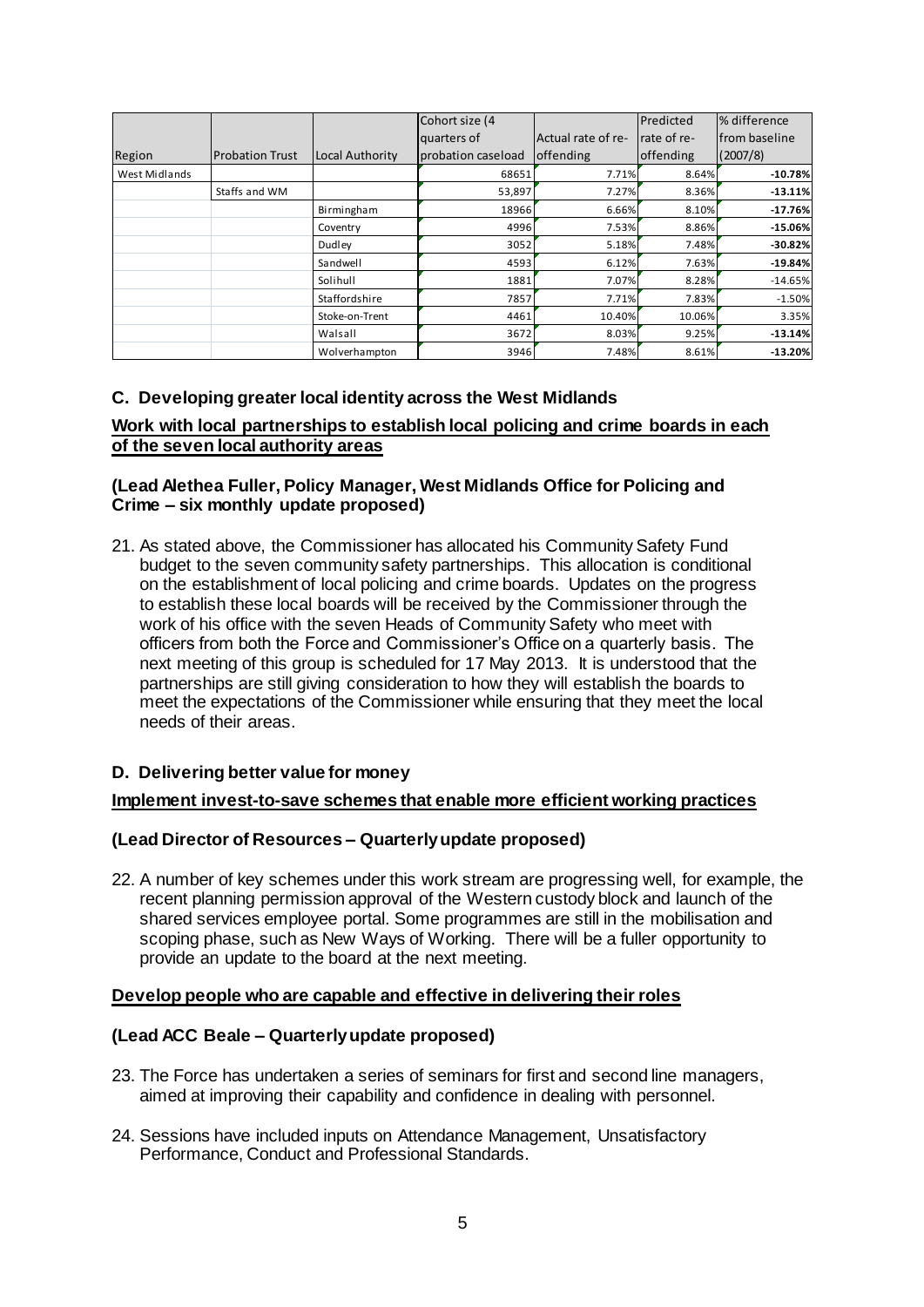25. ACC Beale is leading the formulation of the 'People' programme which will address this area. An outline design will be in place by the end of June. Early work has begun on leadership delivery. The force will aim to carry out a baseline staff survey in June for this to work. An update on outcomes of the survey will be available in early August.

### **Improve productivity of staff and assets**

### **(Leads Director of Resources David Wilkin and DCC Thompson– Quarterly update proposed)**

- 26. The Force is reviewing the future skills requirement based on Electronic Development Reviews. It is also looking at best practice from outside forces and industry on workforce engagement
- 27. Processes are now in place to enhance the management of severe cases of under attendance. The skills and experience of Remploy are being utilised to help keep or return staff to the working environment.
- 28. Budget Review Panels will be implemented to measure Priority Based Budgets (PBB) Outcomes and ensure delivery is happening to agreed costs. The Continuous Improvement model will continue to monitor given programmes to manage demand to ensure maximum efficiencies of local policing staff.
- 29. HMIC will be in force conducting the 'valuing the police inspection' during May.

#### **Improve the diversity of throughout the Force through the recruitment and progression processes**

# **(Lead ACC Beale – Quarterlyupdate proposed)**

30. The Force is developing an action plan to address workforce representation. The action plan will address protected characteristics and in particular will look at how to increase BME representation. It is focussed currently on police staff recruitment to the new roles agreed by the PCC and police officer progression.

# **E. Demonstrating the Force's commitment to social responsibility**

# **Introduce a fleet of 'green' cars that are efficient and are better for the environment**

# **(Lead Director of Resources David Wilkin)**

31. The fleet of 30 electric Nissan Leaf vehicles and associated charging infrastructure is being rolled out in the next few weeks. These will be used as diary cars undertaking scheduled visits in local policing units and there will be three cars on every LPU. The cars have significantly lower running costs than diesel equivalents and zero carbon emissions.

#### **Consult on the procurement strategy to influence the economic well-being of the area**

**(Lead Mike Williams, Chief Financial Officer, West Midlands Office for Policing and Crime – six monthly update proposed)**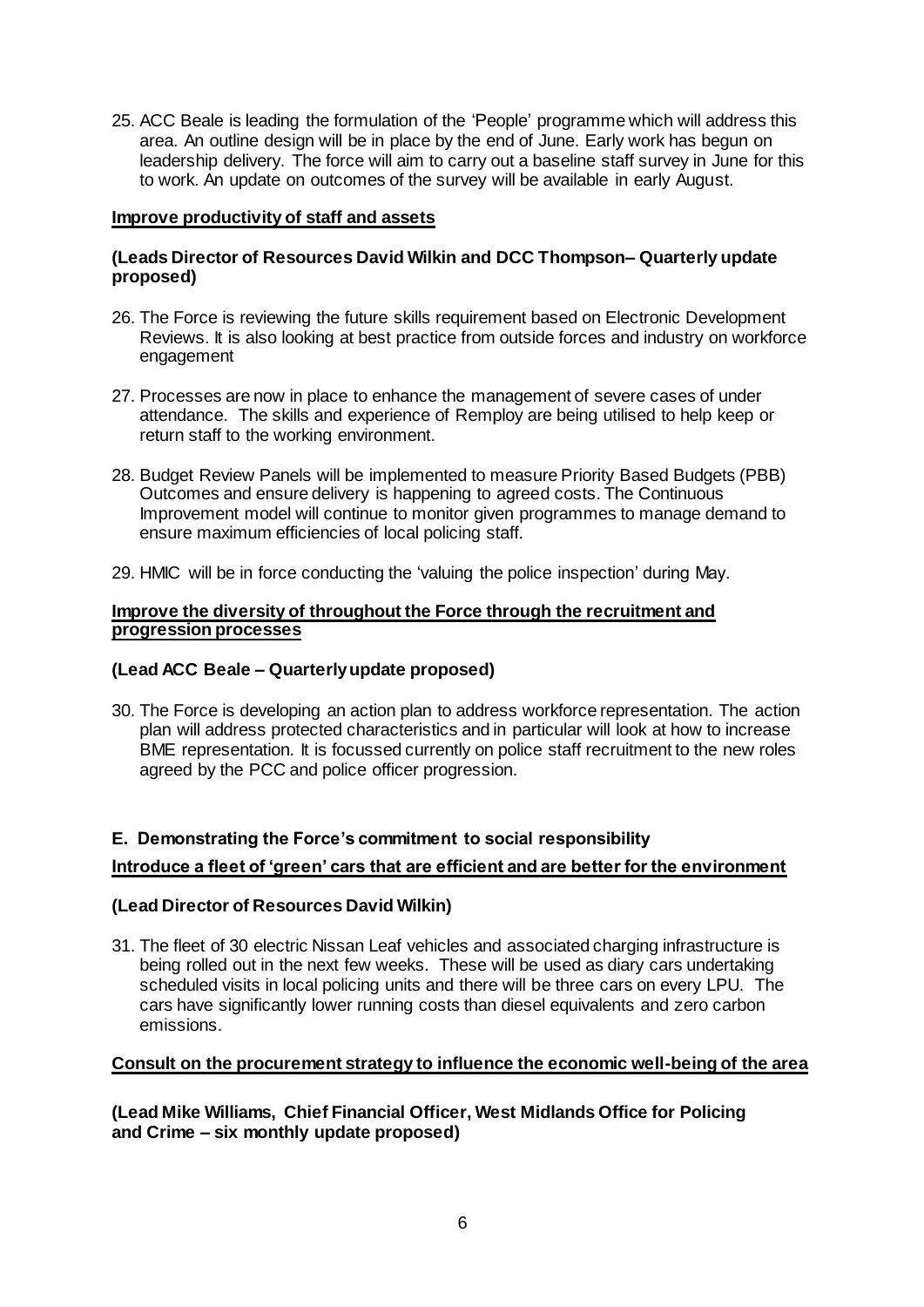32. The Commissioner has asked the Chief Financial Officer to develop a draft consultation document which will seek views on the procurement stategy to be adopted by the Commissioner and Chief Constable. This will be considered by both the Board and the Police and Crime Panel ahead of views being sought more widely.

#### **Increase the involvement and work with voluntary, third sector and community partnerships in priority areas helping to keep crime down**

#### **(Lead for West Midlands Office for Policing and Crime, Alethea Fuller, Policy Manager and Lead for West Midlands Police, ACC Forsyth – six monthly update proposed)**

- 33. The agenda on which this report is included also includes a report on the summits which the Commissioner has held since taking up office. That report outlines the outcomes from those summits which are intended to assist in the establishment of mechanisms and structures to increase the involvement of voluntary, third sector and community partnerships.
- 34. The local policing and crime boards, referred to earlier in this report, are also intended to enhance involvement through the Commissioner's expectation that such boards are community lead and include representaties from the sectors to which this deliverable relates.

#### **F. Reduce crime and offending**

**Reduce overall crime by 5 per cent. Reduce violent crime where injury is caused by 8 per cent. Reduce burglary by 8 per cent Reduce crime in high crime priority areas by 7 per cent**

#### **(Leads ACC Forsyth and ACC Rowe – Monthly update)**

- 35. The plan sets out three reduction milestones in this section, along with an aim to reduce total crime in Priority Areas by 7%.
- 36. Milestones have been set based on the two year journey, volume of offences and the Force's position nationally.
- 37. As at  $1<sup>st</sup>$  May 2013, the performance position is as shown in the following table.

| <b>Force Objectives</b>                     | 2012/13 | 2013/14 | Difference | <b>M'stone</b> | Performance | Variance |
|---------------------------------------------|---------|---------|------------|----------------|-------------|----------|
| Reduce Total Recorded Crime DW<br>— chart ▼ | 14241   | 14333   | 92         | $-5%$          | 0.7 %       | 805      |
| Reduce Burglary Dwelling DW<br>— chart.▼    | 1022    | 1049    |            | -8 %           | 2.7%        | າບະ      |
| Reduce Violence With Injury DW              | 1468    | 1496    | 28         | -8 %           | 2 %         | 146      |

- 38. The volume of total recorded crime (TRC) is currently stable at around the same volume as April 2012.
- 39. WMP has continued to reduce total recorded crime either in line or better than its most similar group over the last 12 month period.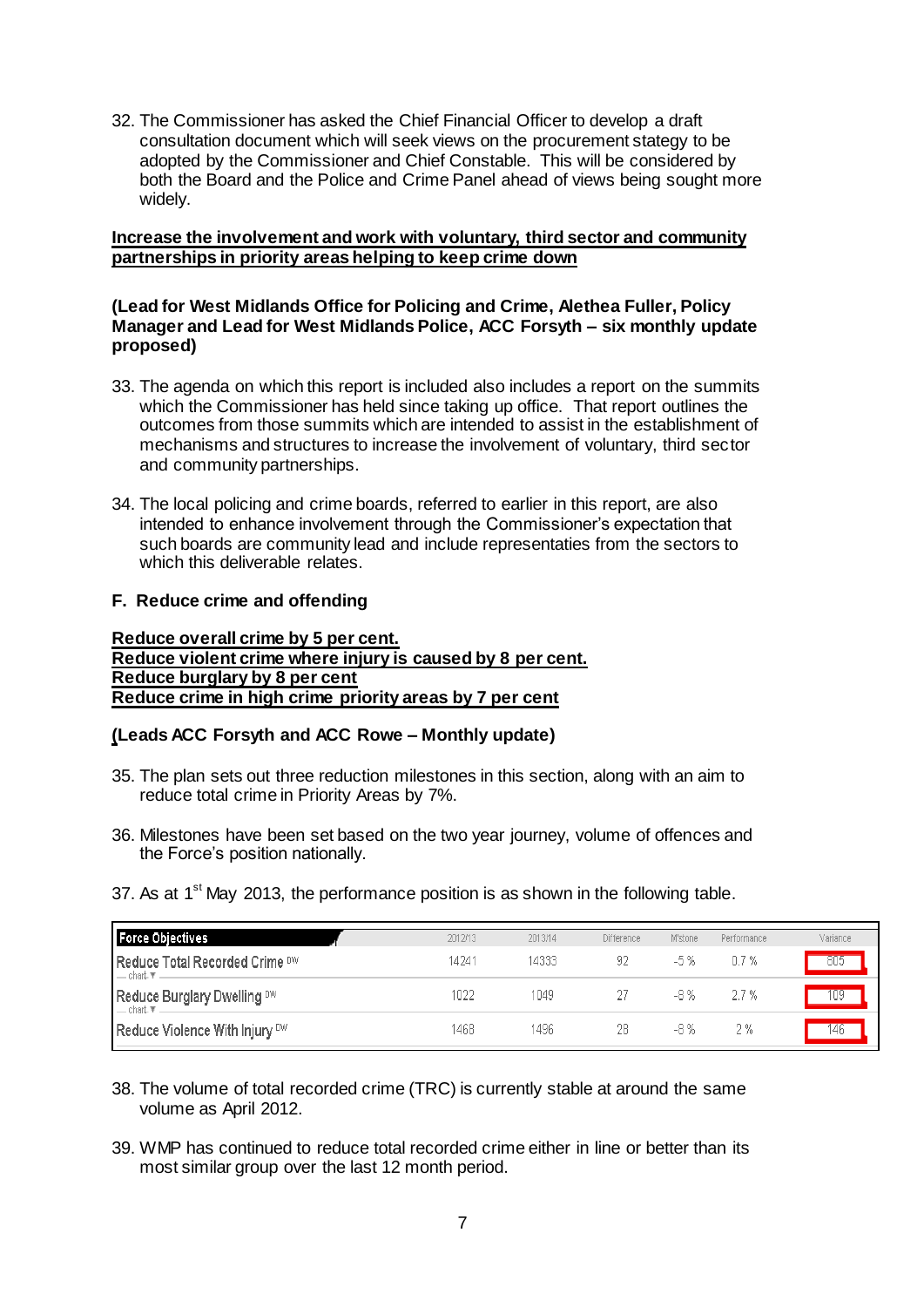

40. Compared to Most Similar Groups, WMP domestic burglary and robbery detections are showing clear improvement and in line with peer Forces as shown below. Detection data at Most Similar Group level does not include community resolutions or restorative justice. The Home Office is amending the recording arrangements of police disposals to include these in future.

| <b>Overview Report - West Midlands</b><br><b>Detection</b><br>Data to the End of Mar 13                                                                                                                                                            |                  |                                               |                                    |                |                                                                       |                   |                                                                    |  |
|----------------------------------------------------------------------------------------------------------------------------------------------------------------------------------------------------------------------------------------------------|------------------|-----------------------------------------------|------------------------------------|----------------|-----------------------------------------------------------------------|-------------------|--------------------------------------------------------------------|--|
|                                                                                                                                                                                                                                                    | <b>All Crime</b> | <b>Serious</b><br><b>Acquisitive</b><br>Crime | <b>Domestic</b><br><b>Burglary</b> | <b>Robbery</b> | <b>Vehicle Crime</b><br>(excludina<br><b>Vehicle</b><br>Interference) | Other<br>Wounding | Racially or<br><b>Religiously</b><br>Aggravated<br><b>Offences</b> |  |
| Force - West<br>Midlands                                                                                                                                                                                                                           | ◇                | ◇                                             |                                    |                |                                                                       | ◇                 | ◇                                                                  |  |
| <b>Key to Performance Comparisons</b><br>Against Peers - Ladder<br><b>Across Time - Shape</b><br>Better than<br>Clearly Improving<br>Improving<br>In line with peers<br>No apparent change<br>Worse than<br>Clearly Deteriorating<br>Deteriorating |                  |                                               |                                    |                |                                                                       |                   |                                                                    |  |
| Based on last 12 months<br>Based on relative change (year on year)<br>Click on the ladder to view corresponding charts                                                                                                                             |                  |                                               |                                    |                |                                                                       |                   |                                                                    |  |

- 41. The key contributors to TRC in the year so far are Theft from Motor Vehicles, Theft from Shops and Stalls (TSS) and section 20/47 assaults; each contributing 10%. The volume of these offences is stable except for TSS, as discussed under Supporting Stronger Communities.
- 42. Burglary Dwelling has reduced for the past six consecutive months after hitting a seasonal peak in November. Offences are of an equivalent volume recorded in 2012 and should remain at a lower level throughout the summer. However, with an aspirational milestone of reducing burglary dwelling by 8% set this year, the next few months will provide crucial leverage while offences are lower and more manageable than they will be from September onwards.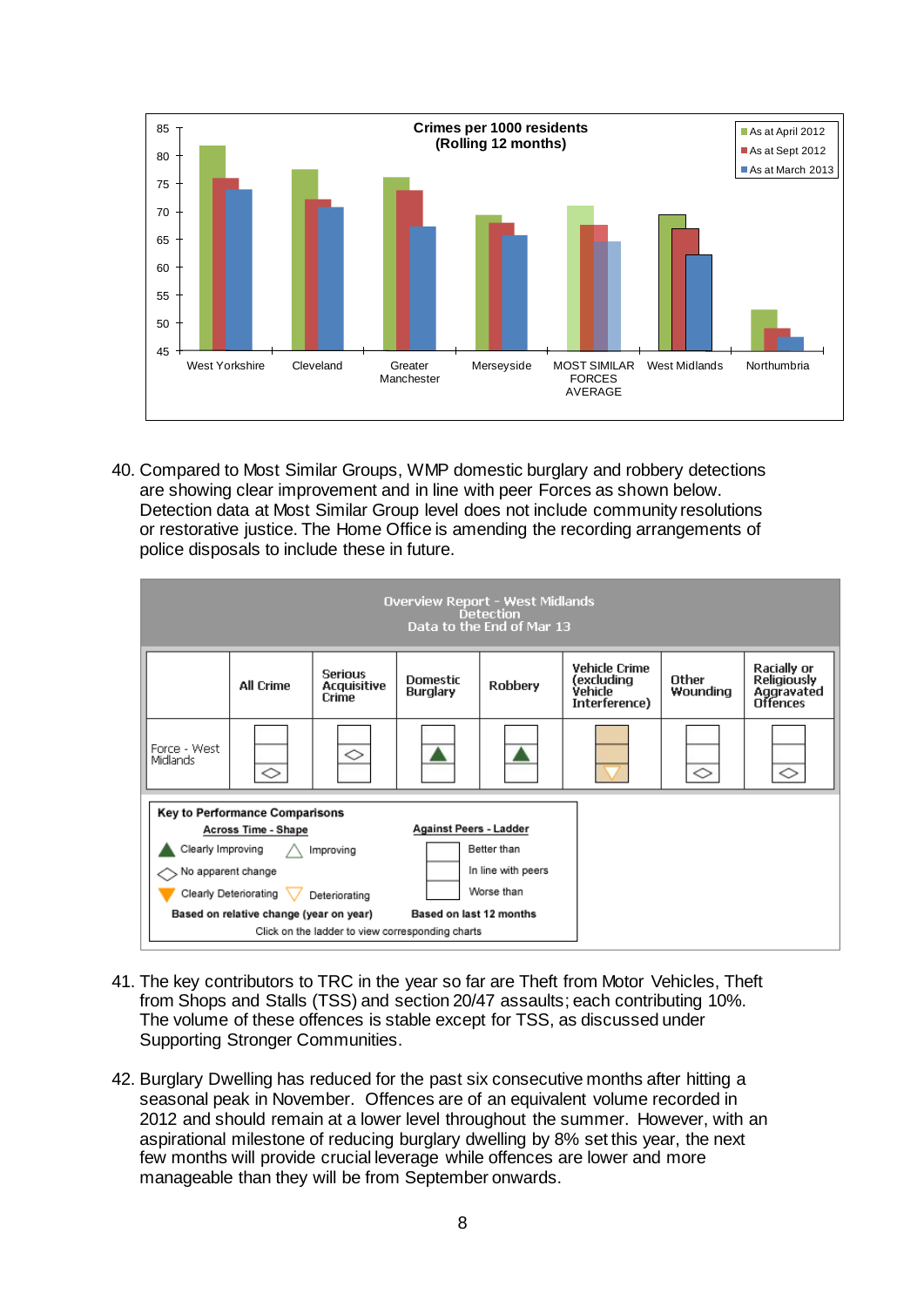- 43. Violence with Injury is a new milestone for the Force, combining Most Serious Violence with wider injury offences. The monthly volume of offences has been stable since September 2011 and the Force is just beginning to understand the offence type in order to tactically influence reduction. For this purpose, the offence has been broken down in to three distinct themes 'Night time Economy' (1900hrs – 0359hrs), 'Domestic and Non-Domestic' and 'Weapons'.
- 44. Unlike the serious acquisitive crimes, violence sees a peak in summer months so is just beginning a seasonal rise. It is more likely that greater reduction will be seen later in the year for this offence group.

#### **G. Better protecting people from harm**

#### **Reduce the harm caused by gangs and organised crime groups by continuing to target them**

#### **(Lead ACC Rowe - Quarterly update proposed)**

- 45. West Midlands Police tackle gangs and organised criminality through the Gangs and Organise Crime Unit (GOCU) focus on gangs and organised crime groups whose level of criminality have been assessed as posing the highest risk to our communities, and are thus deemed to be the highest priority.
- 46. The Gangs Task Force (GTF) target gang members who are involved in drugs and firearms at a street level; they monitor gang tensions and respond to intelligence to prevent escalation of incidents. They are also involved in partnership work to prevent young people getting involved with gangs. The Force has just completed a Quarterly Performance Review around Gangs and Organised Crime Groups which has led to 33 recommendations which will report through the monthly Force Gangs Tasking meeting.
- 47. Gun and Knife Crime reduced significantly during the last financial year 40.6% for knife crime and 37.5% for gun crime. Levels for 2013/14 are stable in the first month. The 'Ending Gang and Youth Violence' statistics also show for the key age range of 10-19 offences in this age category have also fallen.

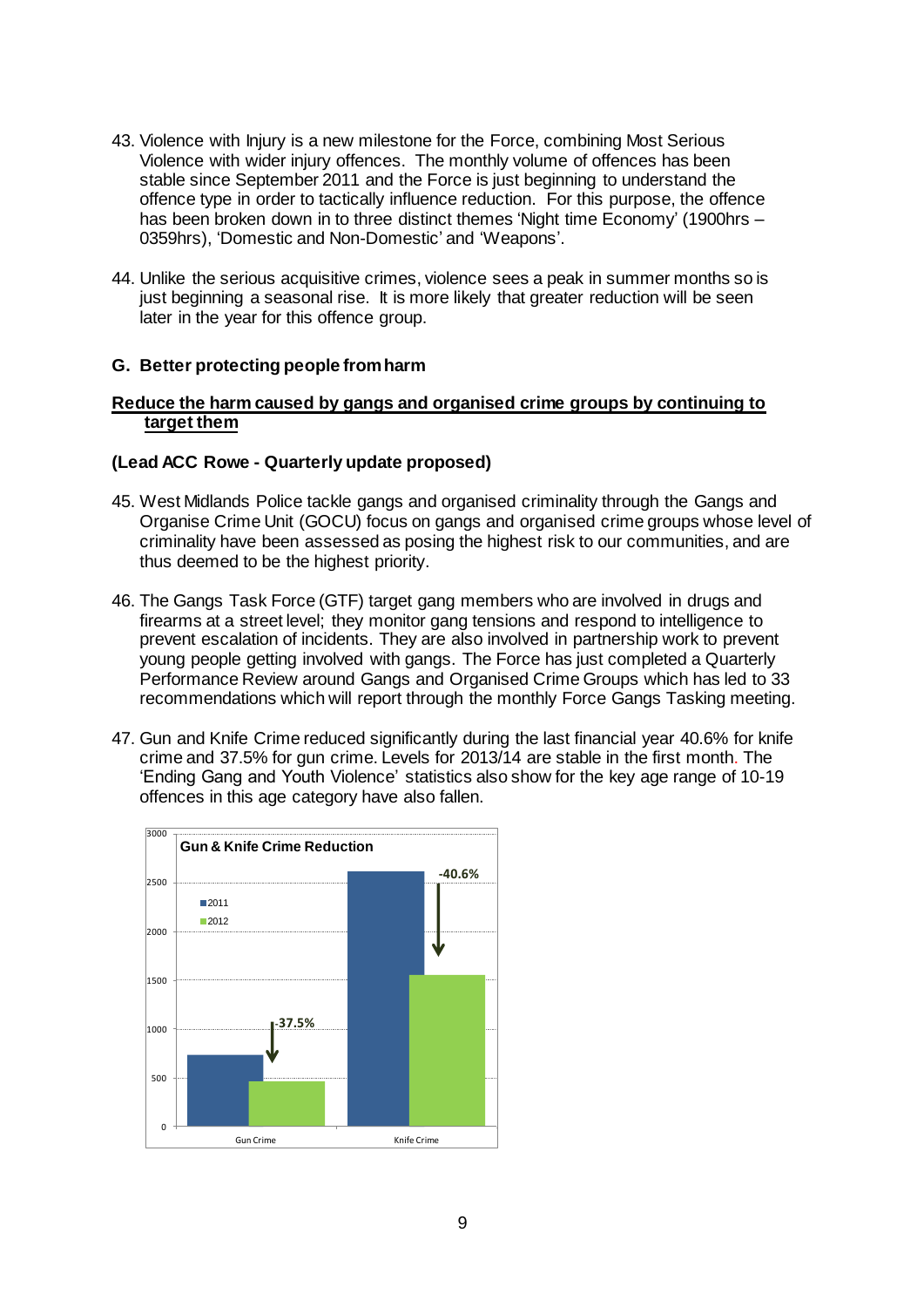

# **Reduce the harm caused by terrorism by continuing to reduce threats through the local and national strategy**

# **(Lead ACC Beale – Quarterly update proposed)**

- 48. The national Counter Terrorism Strategy 'Contest' is fully integrated across the force area. Each of the four stands, protect, prepare, prevent and pursue have leads that report in to a central board chaired by the ACC responsible for security.
- 49. The delivery framework methodology has now been adopted by the National Counter Terrorism (CT) network and is seen as best practice for the management of CT performance.
- 50. At Local Authority Level, West Midland police is working with Community Safety Partnerships (CSPs) on Local Prevent plans to deliver the national Prevent strategy.
- 51. The recent conviction of 11 people including 8 who pleaded guilty as part of Operation Pitsford and 6 people from Operation Brisling where all 6 pleaded guilty are examples of some successes in reducing harm.
- 52. The wife of one of the suspects found guilty in Operation Pitsford pleaded not guilty to failing to disclose information and was acquitted by a jury.
- 53. Birmingham's coalition of Muslim Organisations and Mosques released a statement In response to the cases, "the Muslim community in Birmingham wishes to make one thing absolutely clear: These acts are not carried out in our name"
- 54. Most of the suspects were from Birmingham and the recently constituted Birmingham Contest Board chaired by the Deputy Leader of Birmingham City Council is looking hard at working with communities to reduce vulnerability within Birmingham.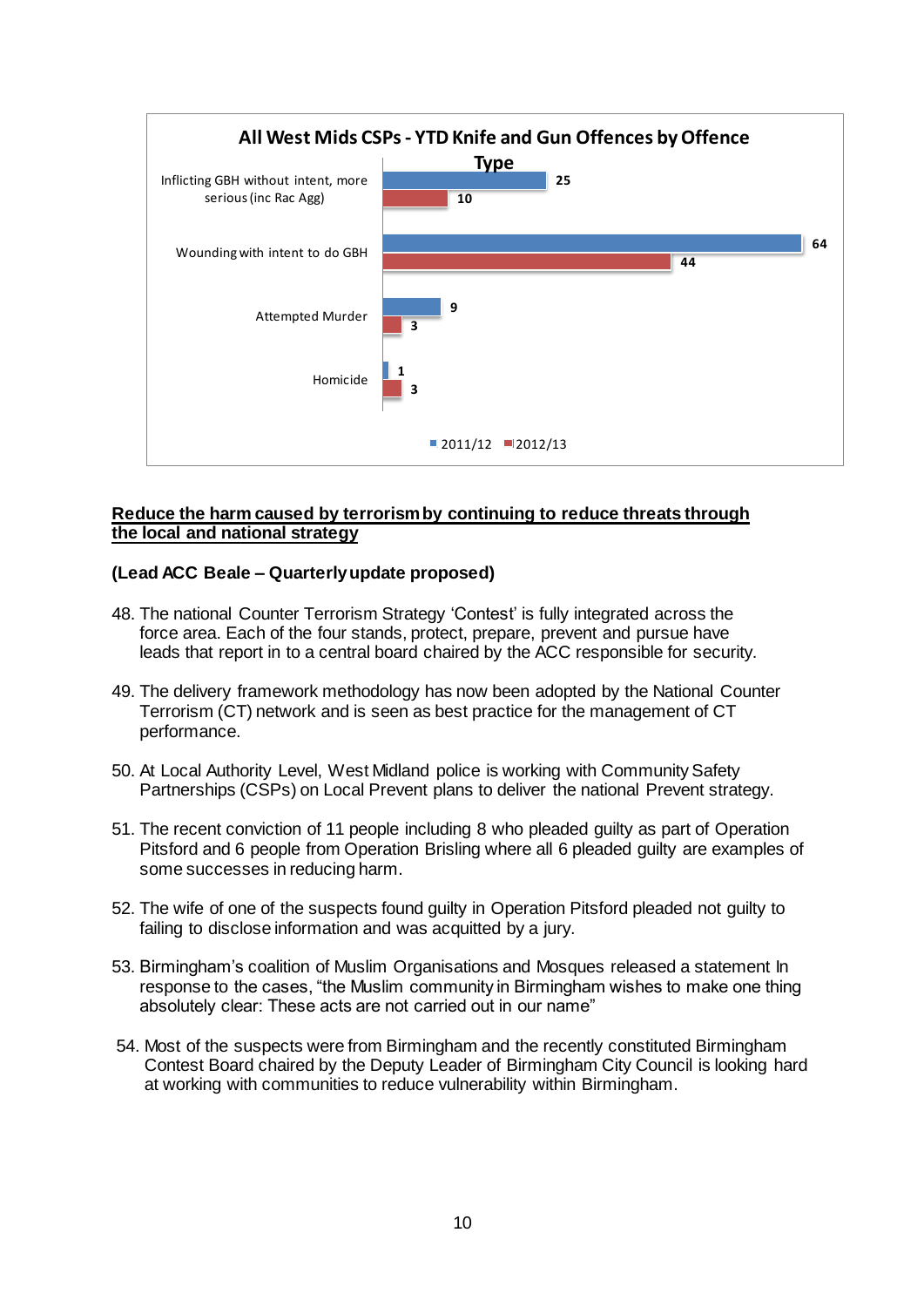#### **Carry out activity to understand in more detail the extent of people trafficking within the West Midlands and to maintain vigilance around child sexual exploitation**

# **(Lead ACC Rowe – Quarterly update proposed)**

- 55. The Force has a lead for human trafficking and has adopted the national strategy to tackle this area; ACC Rowe is reviewing the operational response.
- 56. The Force is looking at the development of a Central Referral Unit for the receipt and management of all child protection enquiries into West Midlands Police. This area of business is part of a wider programme of service improvement being carried out within the Public Protection arena.

#### **Develop a force strategy to tackle drug dealing, drug use and cannabis farming**

#### **(Lead ACC Rowe – Quarterly update proposed)**

57. A problem profile is being commissioned along with local plans

#### **Reduce the harm to vulnerable victims caused by domestic abuse**

### **(Lead ACC Rowe – Quarterly update proposed)**

- 58. In relation to domestic abuse the Force has recently met with Co-ordinated Action Against Domestic Abuse (CAADA) and will be supporting and encouraging partners in undertaking the CAADA self inspection and audit of Multi-Agency Risk Assessment Conferences (MARACs) across the West Midlands.
- 59. There are processes in place to identify the risk associated with domestic abuse offenders. This is drawing upon experience identified through the Integrated Offender management (IOM) model as well as initial work with partners identifying opportunities for intervention and mentoring of high risk serial perpetrators.

#### **Work with safeguarding partners to improve the outcomes for vulnerable people**

#### **(Lead ACC Rowe – Quarterly update proposed)**

- 60. A number of meetings together with a full day event on the  $20<sup>th</sup>$  March have been held with key partners to review and build upon processes of joint working. An approach adopting a 'hub' of specialised officers for the receipt, safeguarding and investigation of cases involving vulnerable adults with key partners in adult social care on the western side of the Force is receiving positive feedback and was recently subject of an visit by representatives of the Home Office.
- 61. A Task and Finish Group has been established and is now in operation examining multiple aspects of reducing harm. This is being complemented by partner contribution to the group.

#### **H. Improving the service the public receive from the police**

#### **Increase satisfaction with services provided relating to crimes Increase satisfaction with services provided relating to ASB**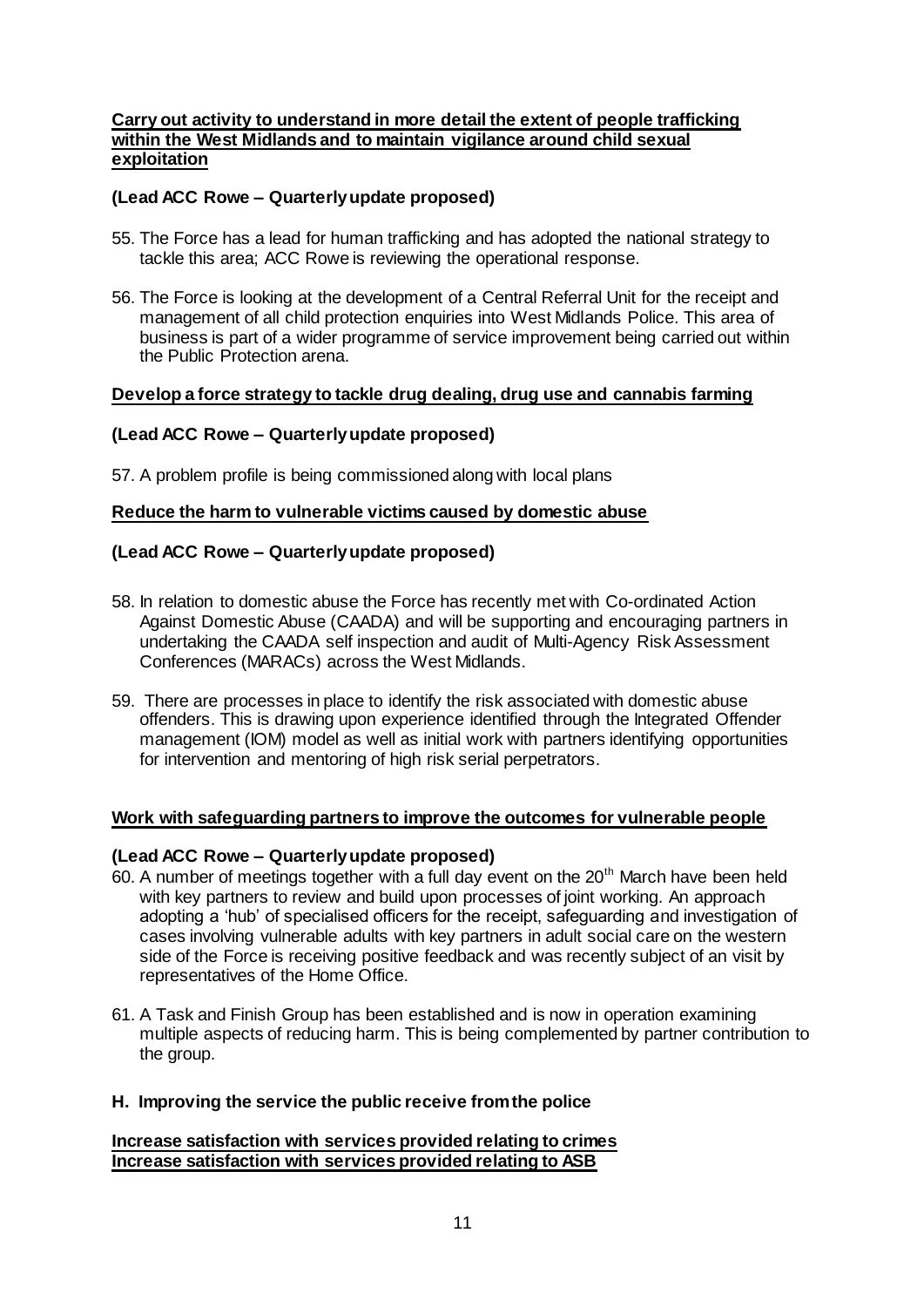# **(Lead ACC Forsyth - Monthly update proposed)**

- 62. Satisfaction amongst victims of crime and ASB peaked earlier in the year and has since reduced and seems to be stabilising. However, year end performance for each is around 1.5% higher than in 2011/12.
- 63. Satisfaction has remained stable with the first months data for this financial year, the rolling 12 month total for satisfaction with crime has reduced but mainly because April 2012 was the highest month last year.
- 64. West Midlands Police (WMP) is in line with the Most Similar Group average for Satisfaction with Service. At the end of December 2012, 87.1% of WMP customers were satisfied, the same as the Most Similar Group average (87.1%). WMP has higher satisfaction rates than three other forces. This is an improvement compared to last year as in December 2011; WMP was below the Most Similar Group average of 86.6% with 85.8% satisfaction.



#### **Implement a customer services strategy drawing from the Victims Summit and the Customer Journey to deliver further improvements**

#### **(Lead ACC Forsyth – Quarterly update proposed)**

65. This work has now been allocated with the ACC for Local Policing taking the lead and a strategy is being developed.

#### Develop strategies to reduce repeat victims of crime and anti-social behaviour

- 66. Work on managing demand is being looked at as part of the New Operating Model, repeat victims and vulnerability is being prioritised within this.
- 67. A process that identifies the highest repeat callers to WMP has been designed and is being trialled on two LPU's where the highest repeat callers are addressed through local tasking and a non crime number allocated to aid investigation and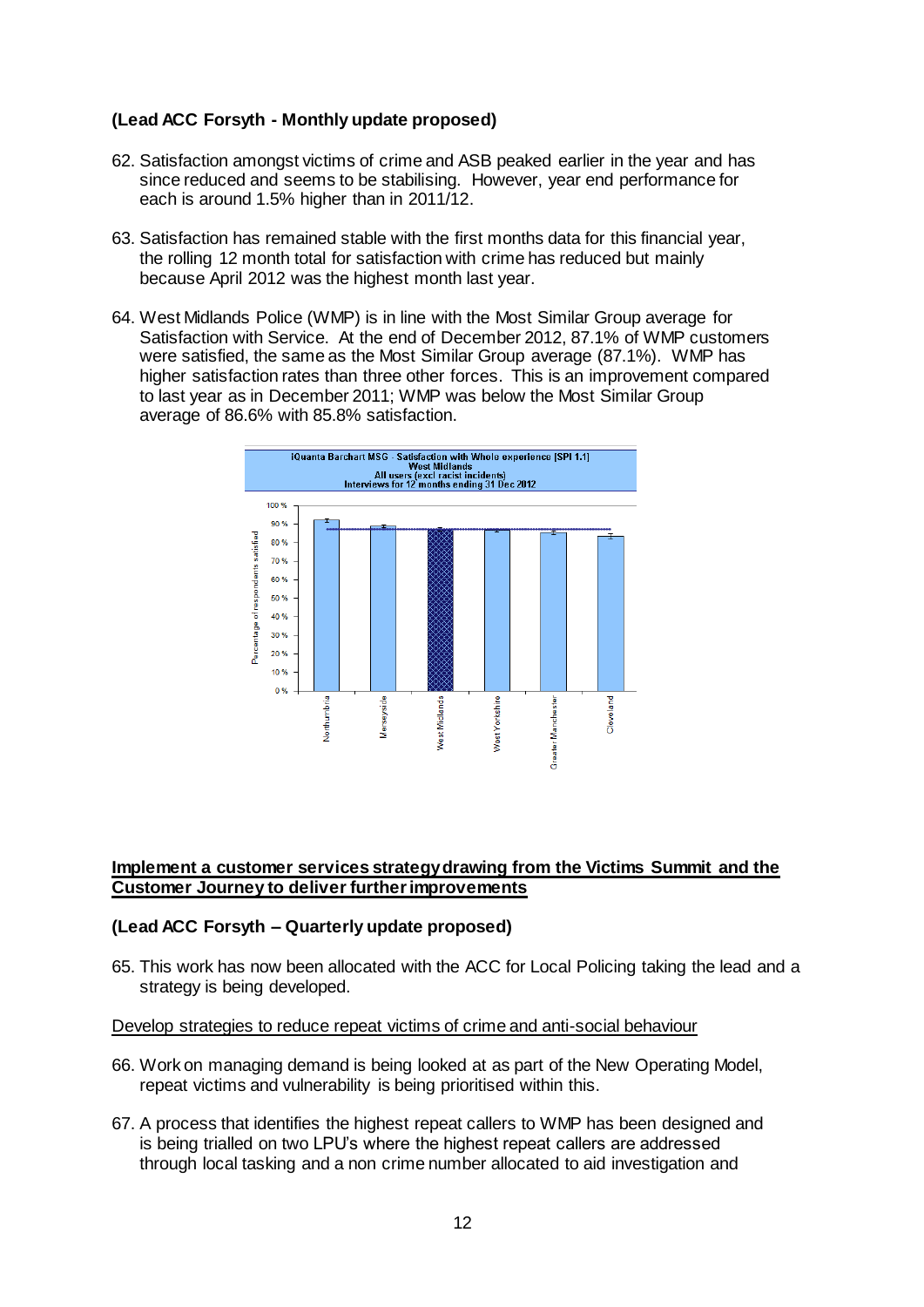capture activity within the corporate memory. Further work is also being undertaken with the Ambulance Service to understand mutual demand drivers from each other.

#### **I. Supporting stronger communities**

#### **Reduce business crime by 6 per cent**

#### **(Lead ACC Rowe – Monthly update proposed)**

- 68. At this early stage in the performance year, business crime sees a 6% increase. There has been a broad rise in offence volume for the last four months. The vast majority of the increase is Theft Shops or Stalls (TSS).
- 69. TSS (now one in ten recorded crimes) accounts for 43% of business crime in April (compared to only 34% in April 2012).
- 70. 'Theft Other' is another key component of business crimes, but offences have reduced significantly in the last year through operational activity to tackle metal and mobile phone thefts.

#### **Work with our partners to further reduce crime on the transport system**

#### **(Lead ACC Cann – Quarterlyupdate proposed)**

71. Work is progressing on the Safer Travel Plan with a 'statement of intent' having been agreed at the last West Midlands Integrated Transport Authority Board. The plan is due for publication in September and the Force will continue to work with partners to deliver it.

#### **Strengthen the ability to work with partners on the Troubled Families programme**

#### **(Lead ACC Forsyth – Quarterly update proposed)**

- 72. Troubled Families is a Department for Communities and Local Government led initiative designed to ensure statutory partners and the third sector work effectively together to transform the lives of these families such that they become net contributors to society. Defined by way of worklessness, truancy and children engaged in crime and anti-social behaviour, the emphasis is on early intervention to prevent the cycle of decline and social dependency which passes from one generation to another.
- 73. Local Authorities are the lead agency, however West Midlands Police have been actively engaged in supporting the programme to facilitate identification of the families, compliment associated multi-agency work plans and ensure coherence with other strands of problem solving and prevention activity e.g. IOM; Priority Areas; Young People strategy and Channel.
- 74. The West Midlands Police delivery plan for Troubled Families has therefore, focused on: developing a generic operating model for police support to the programme; facilitating the exchange of data and information to support identification and case management of troubled families; encouraging the design of complimentary mechanisms to task, coordinate and commission future service provision, designing supporting communications and promotions material; developing the necessary skills and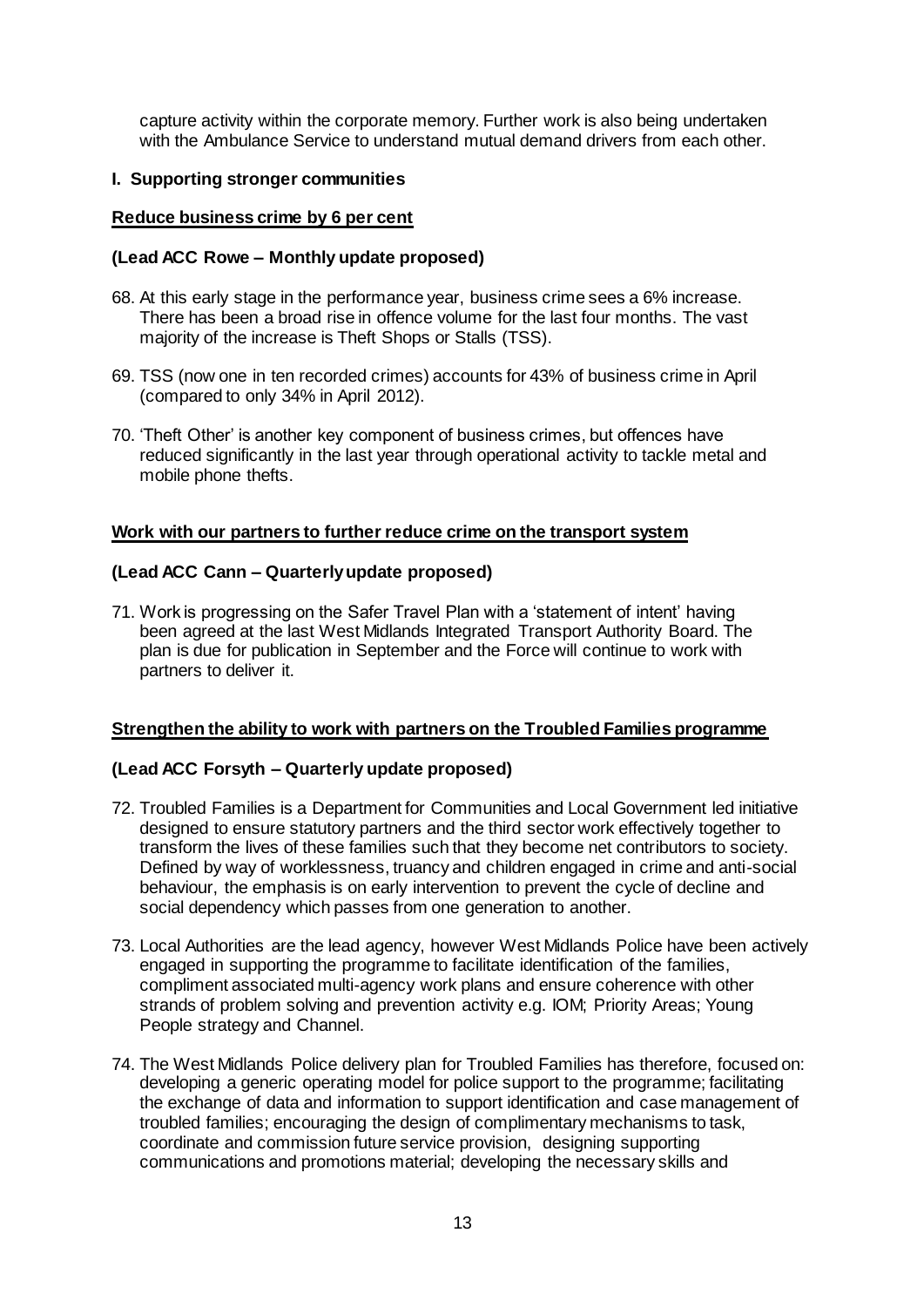capabilities of the workforce and producing a menu of policing Troubled Families tactical options.

# **Review police community support officers' powers and deployment**

#### **(Lead ACC Forsyth – Quarterly update proposed)**

- 75. The role and deployment of PCSOs has been subject to review by the Force, it was timed following the roll out of the Continuous Improvement Programme (CIP) across the 10 Local Policing Units (LPUs). The CIP involved a systematic approach to improving efficiency and effectiveness of local policing that included changes to the structure and role of neighbourhood teams.
- 76. The review reinforced that the primary role of Police Community Support Officers (PCSO's) is still and should remain as reassurance and engagement. It was found that there had been some change as a result of Continuous Improvement Programme mainly indicating that PCSOs were now more involved in ASB case management and carried workloads. It is evident that they are now more routinely involved in problem solving, partnership and engagement activities.
- 77. The view from the majority of the LPUs was that the existing Deployment Principles were still relevant but needed greater visibility across the Force to ensure PCSOs were not inappropriately deployed. There was no consistent request for extension of the discretionary powers that the Chief Constable can designate. The only request for an additional power that had support by a number of LPUs was the power to deal with begging.
- 78. The external online survey had respondents from across the force area. The results indicated that there is strong support for the engagement and visibility role through foot patrol and attendance at community meetings. PCSOs are seen as supporting the delivery of trust and confidence. Nearly 50% of respondents felt they could influence neighbourhood priorities through their PCSOs. There was no clear indication that the community wanted an extension of powers.
- 79. The Force is currently conducting a pilot in Birmingham South LPU with Cambridge University using an evidenced based experimental methodology to measure the impact of structured patrol in crime and anti-social behaviour hotspots. The pilot is due to run for 12 months to ensure that the results are statistically valid, it is based on a theory of hotspot policing that states PCSOs who are highly visible in these areas for 12 – 16 minutes can cause a reduction in crime as well as calls for service. Although at an early stage the first five months of the pilot are indicating positive results. Combined with the introduction of Automatic Resource Allocation System (ARLS) technology the ability to specifically direct the patrols of PCSOs with an evidenced based methodology provides the potential to shape and measure the impact of their patrol time.

#### **J. Ensure an effective contribution to national policing**

**Ensure West Midlands Police has appropriate capacity and capability to support the five components of the Strategic Policing Requirement: terrorism, other civil emergencies, organised crime, public order, and large scale cyber incidents**

#### **(Lead ACC Beale – Quarterly update proposed)**

80. This is part of the Strategic Policing Requirement (SPR) which was published by the Home Office in July 2012 as part of the Home Secretary's statutory duty to set